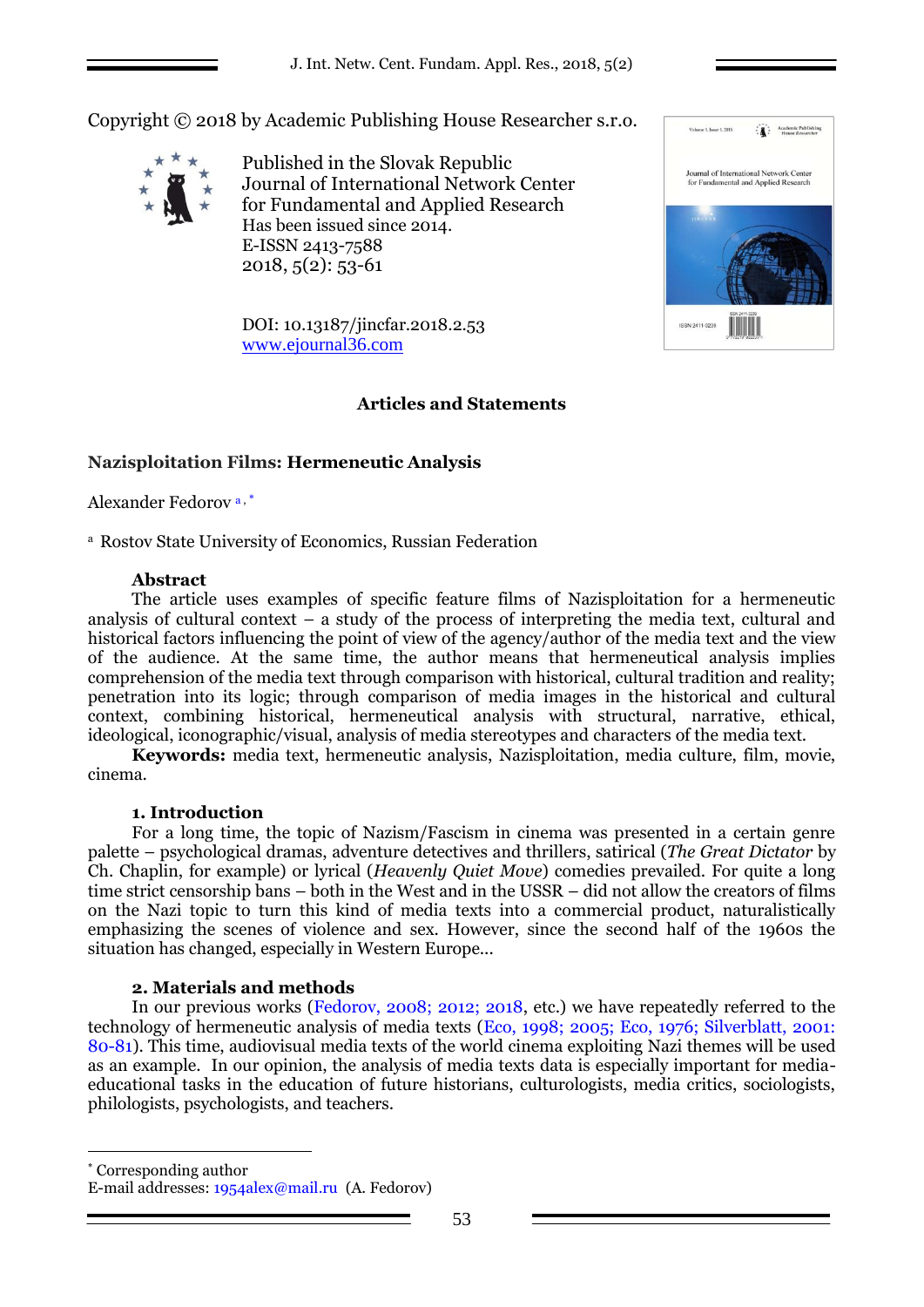### **3. Discussion**

Many Western researchers (Evers, 2011; Fuchs, 2012; Koven, 2004; Krautheim, 2009; Magilow et al., 2011; Roy, 2013; Spector, 2005; Stiglegger, 2001 and others) have repeatedly addressed the subject of the Nazisploitation in movies and media culture, noting such characteristics as the fetishization of the Nazi form, the relish of scenes of violence and sex, and the appeal to the conflict of executioner and victims.

However, there is an opinion (Moskovitza, 2011) that the trend of Nazisploitation was also evident in Soviet cinema. Thus, for example, in the spy film *On the Far Shores* (1958) there appears a kind of "woman-executioner, showing her victims a stocking gum as a "last object", the dividing line that triggers the mechanism of panic identification of castration. It is the feeling of agonizing disorder, fantastic rupture, born of a stocking accidentally seen by the Nazis ... that causes the need for aggressive deviation" (Moskovitza, 2011), and in the popular hit *Away from the Motherland* (1960, 42 million viewers in the first year of the distribution) "for the first time revived the images of the hidden Nazi sado-eroticism on the screen, who were just beginning to make their way through the covers of Anglo-American men's magazines… – the Gestapo-obsessed, algorithmic, tormenting the charming anti-Nazi woman in the satin black, and the Nazi Fräulein, who took their fantasies out on courageous but helpless prisoners with naked torsoes" (Moskovitza, 2011).

Another thing is that the images and trends of nazisploitation, which so brightly and openly captured the Western screen of the 1970s, in Soviet cinema were usually latent: Instead of directly showing sexy and sadistic scenes in the films *On the Far Shores* (1958) and *"Cyclone" will Start at Night* (1967) "brothel scenes do not appeal to the pornographic imagination (as Brass, Vertmuller and a dozen other epigones of the genre), and open to the astonished viewer another – unknown – social space... In the Soviet view, a brothel is a thieving raspberry, a robber's lair, i.e. another zone of transgression outside the social. Meanwhile, a brothel is a place where sexuality still exists in the sphere (albeit on the edge) of social life. As early as 1967, film director Ada Neretniece showed the Soviet audience, who always wanted to look into the gap between the atomicity of heapish sin and the criminal voluptuousness of amour fou, a brothel as a mechanism of the social system of supervision and control over an individual through repressive sublimation" (Moskovitza, 2011).

Of course, sex was a by-product of the Soviet version of nazisploitation. The main thing that attracted the unspoiled Soviet viewers to the screen was a savoury display of the luxurious life that Soviet agents pretending to be Nazis could afford. Soviet spies on a mission to the enemy's rear not only flaunted in spectacular uniforms and smoked expensive cigars / cigarettes, but also lived in luxurious hotel rooms or private flats, where they could flirt with young host daughters. By raising glasses of champagne, whiskey, or excellent French cognac with an indispensable toast "To Our Victory", they could afford everything that many Soviet viewers had only secretly dreamt of (remember, here at least such hits of the Stalinist era as *The Feat of a Scout*, and *Secret Mission*). It should be noted here that the Soviet cinema, which tells the story of the life of the "rear" Nazis, has successfully used the stereotypes of Soviet films about the civil war, where the White Guards (and the Reds, who pretended to be Whites) have always been regulars of luxury restaurants, variety and cabaret, connoisseurs of beautiful women's companies, soulful romances with guitar and selected alcoholic beverages...

The level of such a luxurious life has already become absolutely over the top in one of the first colorful Soviet films about espionage in Germany – *A Man in Civilian Clothes* (1973) and *Squire and Lyre* (1974). Thus, "in the early 1970s, scenes of excessive demonstrative violence, full of theatrical effects, which until recently had been the hallmark of the Nazisplotting, were replaced by sketches of the existence of fascism as "order" as a theoretically possible way to equip the "state" on the pragmatic foundations of burger vulgarity – the invisible and unshakable foundation of the Nazi myth. The latent interest in ecstatic camp meat grinders was replaced by respectful attention to the bureaucratic rationality of interrogations of different degrees. ... color meant refusing to flirt with the black-and-white semantics of "documentary", leaving the macabre to glamour" (Moskovitza, 2011).

One can also agree that in *Squire and Lyre* "the only living purpose of all these spy games and political intricacies was only one thing: to give a beautiful woman and her chosen one the opportunity to live according to their ambitions and innermost desires. Among the bankers,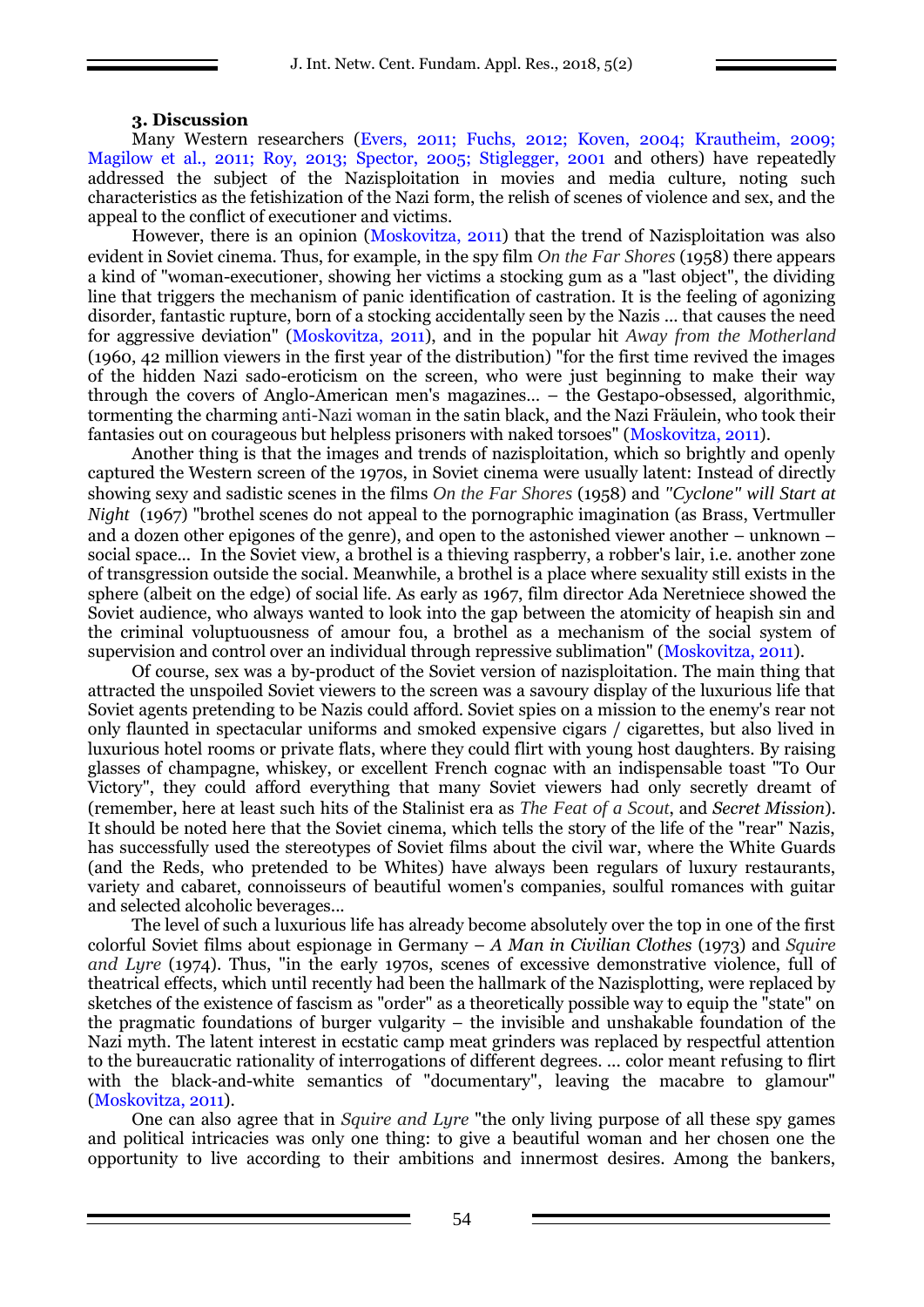generals, aristocrats, capitalist ministers. In luxurious mansions, ancient castles, fashionable hotels. In the most picturesque corners of Europe" (Kushnirov, Shpagin, 1993).

It should be noted here that not the last reason why the Soviet cinema for a long time avoided the demonstration of colored Nazism was the red color of the Nazi flag and armbands with swastikas. In black and white cinema, the Nazi banners (especially against the background of concentration camps) looked gray and black and did not cause unnecessary associations...

The triumph of the demonstration of routine Nazism on the screen came, of course, in the unforgettable *Seventeen Moments of Spring* (1973), where, according to the apt judgment of V.P. Demin, "the most secret floor of the fascist state machine, wheels and screws of the behindthe-scenes mechanism of the Reich, the secrets of the imperial office, the underground bunkers of the Gestapo – all suddenly opened before our eyes at once. But there was also one puzzling circumstance here. Almost all the viewers writing to the editorial office paid attention to the "saloon peace" of the state corridors – and this at the end of the war, a few weeks before the Fuhrer's suicide?" (Demin, 1973). Here, in my opinion, the clear trend of Soviet Nazisploitation cinema is clearly defined: as a rule, their action takes place in the second half of 1944 – early 1945, when Germany was on the verge of defeat, but, nevertheless, the Soviet screen managed to show the amazing stability of normal life: hotels, restaurants, bars, variety, brothels continued to work properly, and the Soviet spies along with the Nazi environment, one way or another, enjoyed the earthly benefits of different varieties...

Almost a parody peak of the Soviet screen Nazisploitation was, in my opinion, a colorful entertaining spy action *One Chance Out of a Thousand* (1968), in which all the Nazis in a row were frankly and skillfully fooled into the Soviet scouts...

# **4. Results**

*Technology of hermeneutic analysis of audiovisual media texts of world cinema exploiting Nazi topic*

*Location, historical, cultural, political, ideological context Historical context*

*The place of operation of media texts:* as a rule, during the Second World War (1939-1945), although it is possible to postpone the operation to other historical periods (e.g., 1933-1938), Germany and other countries;

*When did these media texts premiere?* These media texts were available in different versions in different countries – depending on market conditions, the duration of films, their names, language versions, age ratings for the audience, etc.

*How did the events at the time affect the media texts? What events took place at the time of the creation of the media texts? How do media texts comment on events? How does knowledge of historical events help to understand media texts?*

The emergence of Nazi exploitative films (Nazisploitation) was significantly influenced not only by the easing of censorship and the so-called "sexual revolution" that peaked in the late 1960s and early 1970s in the USA and Western Europe. A significant incentive to create a long series of Nazisploitation films was the famous psychological drama of the brilliant Italian director Luchino Visconti *The Damned* (1969), in which the denunciation of Nazism was so powerfully accompanied by violent Freudian chords of latent and open perversion, bisexuality, homosexuality, executioner and victim complex and incest. The development of this kind of treatment of Nazi themes was also seriously influenced by the works of two other famous Italian masters – Liliana Cavani (*The Night Porter,* 1974) and Pier Paolo Pasolini (*Salo, or 100 Days of Sodom*, 1975), in which, in contrast to the *The Damned* theme of violence, perverse sex, sadomasochism, fetishism and voyeurism had already dominated.

### *Ideological, political context*

*How do media texts reflect, strengthen, inspire or shape an ideology?*

Instead of the old anti-Nazi/anti-fascist message, which is used to in post-war cinema (positive heroes, humane ideas fight against negative characters – the carriers of ultra-nationalist, racist ideas, cruel and ruthless anti-Semites, invaders of other people's territories, etc.), Nazisploitation's films of the 1970s have developed other stereotypes of how events are interpreted, which are densely marked by violence and sex. But here P.A. Sorokin is absolutely right, the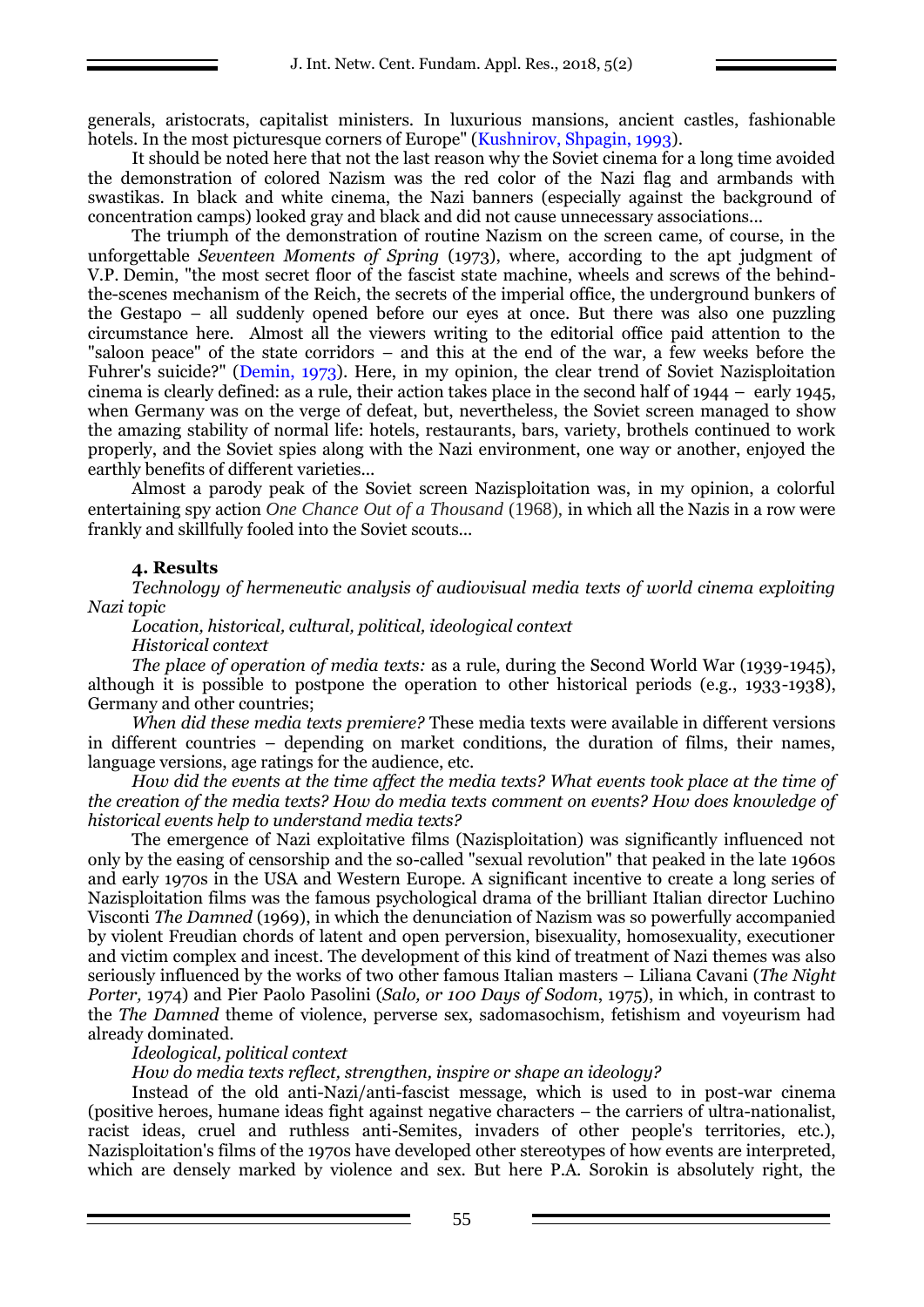appearance of commercially speculative film production does not deny the existence of really great films, whether their main theme is sex or anything else, in which the material is presented with the ennobling elegance of true art. However, unfortunately, great films are rare exceptions to the vast mass of vulgar paintings that feed the public every day (Sorokin, 2006: 39).

*The Night Porter* (as opposed to *The Damned*) is not a great one, but his ideological message undoubtedly provided a significant justification for most of the Nazisploitation films released after 1974. In general, this concept is very accurately noted by S.I. Yutkevich: "Love or, rather, passion is carnal, overpowering all social, political and moral barriers. Nazism is not a monstrous social calamity, a generation of the worst racist theories, ... but only the inexhaustible drives dormant in the depths of the human subconscious. Concentration camps are not a hell where millions of people are destroyed, but rather a purgatory that awakens the instincts of pleasure, revealing the dark depths of human nature of his being" (Yutkevich, 1978: 121).

No less influential in the further development of the subject matter was the fact that L. Cavani was too pacifist, looking at the history with all simplicity "without finding in separate human individualities neither right nor wrong. Every man has his own alibi, justification and does not bear responsibility for the crimes of the totalitarian regime" (Kudryavtsev, 1991: 221).

It should be noted that in the 1970s many Western critics and journalists, including Italian ones, did not accept the *The Night Porter* precisely because L. Cavani deliberately evaded the accusation of the main character, a former SS member who was destroying prisoners in concentration camps. To the viewers who did not forget the horrors of the Second World War, the very idea of the director – the study of the dramatic complex of "executioner and victim", living in "each of us", painted with the same sadomasochistic eroticism – seemed blasphemous and horrible.

The love story that broke out in a concentration camp between a Nazi and a Jewish prisoner continued on the screen in a Vienna hotel in 1957, the elegant Dirk Bogard was magnificent in black SS uniform, and Charlotte Rampling in black leather gloves above her elbow. Aesthetes were conquered by the demonic appeal of the visual series.

I dare to be called a fancy retrograde, but *The Night Porter* seems to me to be a secondary one literally from the very first shots. You can think as much as you like about the fact that "Liliana Cavani's characters are Romeo and Juliet XX century. Of course, there were, exist and will exist ordinary love stories, but it is this one that remains cardinal for our time" (Lavrentyev, 1991: 4), but every "unengaged" viewer, who has at least once in his life seen *The Damned* (1969) Luchino Visconti, will agree that almost the entire visual series is "written off" from there. From the genius film Visconti came to *The Night Porter* Dirk Bogarde and Charlotte Rampling, bewitching the shine of black uniforms, gloomy painful erotic scenes, and the situation itself "executioner and victims". Undoubtedly, only a pathologically suspicious viewer can accuse Cavani of plagiarism, but the countless enthusiastic responses of the Russian press published in post-Soviet times, in which *The Night Porter* was declared almost an immortal masterpiece, seem to me a clear overdose ...

In general, the ideological and political context of the worldview depicted in media texts exploiting Nazi themes can probably be presented as follows (Table 1).

| Key<br>questions for media   | Picture of the world of Picture of the Nazi world |                                      |
|------------------------------|---------------------------------------------------|--------------------------------------|
| texts, exploiting Nazi topic | ordinary people                                   |                                      |
| What is the ideology of this | As a rule, it is not clearly                      | Aggressive nationalist, imperialist, |
| world?                       | manifested. Ordinary                              | racist ideology                      |
|                              | people in Nazisploitation                         |                                      |
|                              | films are shown as victims                        |                                      |
|                              | of Nazism, for whom it is                         |                                      |
|                              | important just to survive.                        |                                      |
| Which worldview does this    | Mostly pessimistic,                               | For the most part, it is self-       |
| world represent – optimistic | because the characters                            | confident and optimistic,            |
| or pessimistic?              | understand that they have                         | Pessimism is only possible in the    |
|                              | little chance to survive.                         | negative final of the film for Nazi  |

**Table 1.** Ideology and political context of the worldview portrayed in Nazisploitation media texts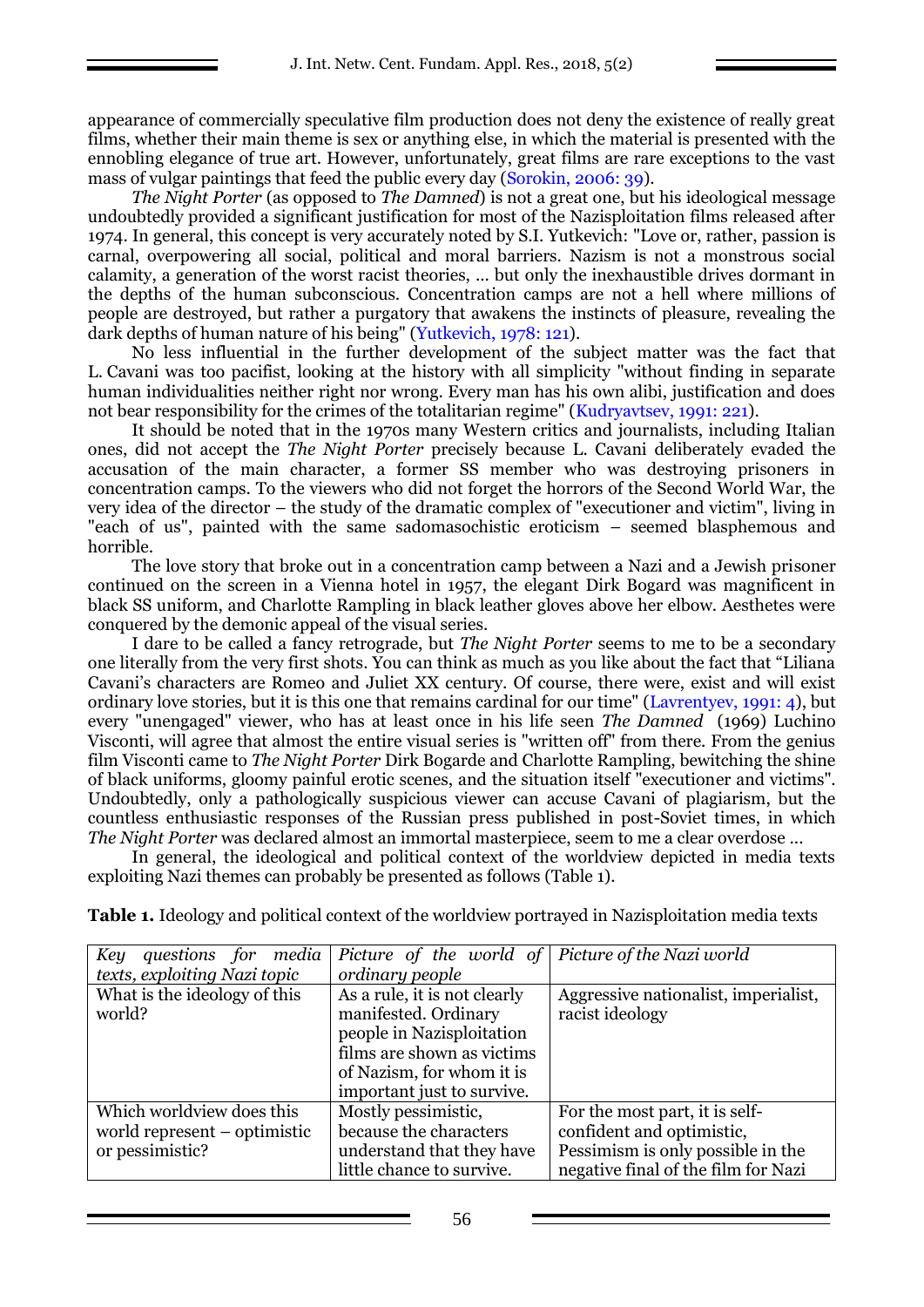|                              | Even when engaging in      | characters (prisoner uprising,          |
|------------------------------|----------------------------|-----------------------------------------|
|                              | sexual contact with the    | enemy attack, etc.).                    |
|                              | Nazis, the "ordinary"      |                                         |
|                              | characters understand the  |                                         |
|                              | fragility, danger and      |                                         |
|                              | transience of such         |                                         |
|                              | "happiness".               |                                         |
| What is the hierarchy of     | The main value is the      | Imperialism, Nazism – aggression        |
| values according to this     | physical existence of man. | - cruel treatment of victims, sexual    |
| worldview?                   |                            | domination, disrespect for              |
|                              |                            | subordinates.                           |
| What values can be found in  | A person's physical        | Imperialist, Nazi values, fear for      |
| this media text?             | existence, his sexual      | one's life (the latter prevails only in |
| What values prevail in the   | desires.                   | the finals of some Nazisploitation      |
| final?                       |                            | films).                                 |
| What does it mean to be      | It means being able to     | This means being a Nazi, ruthless       |
| successful in this world?    | either adapt to (and even  | to his victims.                         |
| How does one succeed in this | enjoy) Nazi mores or rebel | In this, the characters are.            |
| world?                       | against your executioners. | stereotypical, but can also have        |
| What kind of behaviour is    | However, the first         | individual traits (intelligence,        |
| rewarded in this world?      | stereotype in              | calculus, cunning, stupidity,           |
| How stereotypical is it?     | Nazisploitation films      | cowardice, irony, sarcasm).             |
|                              | clearly dominates.         |                                         |

# *Cultural context*

*How media texts reflect, strengthen, inspire, or shape cultural attitudes, values and myths.*

The media texts of Nazisploitation are built both (to a lesser extent) on vulgarized echoes of ancient Greek and medieval mythology, and (to a greater extent) on the sexual and sadistic myth of the Third Reich, which is dominated by perversity and uncontrollability (Fuchs, 2012; Stiglegger, 2001). Nazism in these media texts is "not so much a political doctrine as a kind of show business, a grand spectacle, a performance, a show. The current "attractiveness" of Nazism is not in content, but in form: its entire outer surroundings, all its beautiful and seductive, cabaret-carnival, festive wrapping easily turns into a sexual fetish, inciting the lust of millions, awakening and releasing the darkest instincts of the crowd" (Vasilchenko, 2008).

At the same time, the Nazisploitation media texts are based on the true facts of the heinous crimes committed by the Nazis (Koven, 2004; Krautheim, 2009; Spector, 2005;Vasilchenko, 2008 and other sources); another thing is that they are shown not for the purpose of their condemnation, but for the purpose of perverse entertainment.

*Genre modifications*: mainly drama and melodrama with a rating "for an adult audience" and action (the dose of violence and sex in Nazisploitation media texts can range from "standards" adopted in software porn to absolutely thrash XXX that initially do not fall on a wide screen, but are designed for video/DVD sales).

But if L. Visconti and L. Cavani was attracted by famous actors – Dirk Bogarde (1921-1999), Ingrid Thulin (1926-2004), Helmut Grim (1932-2004), Charlotte Rampling and Helmut Berger, and talented cameramen – the true masters of the image Pasqualino De Santis, Armando Nanuzzi, Alfio Contini, the rest of the movies (except for the epigone *Salon Kitty* by T. Brass) involved unknown to the general public, artisans with varying degrees of success achieved their main goal – the exploitation of Nazi themes for commercial gain, with minimal cost of production and almost no artistic objectives.

*The basic dramaturgical stereotypes of Nazisploitation media texts are manifested in the fact that the Nazis:*

- The Nazis have turned concentration camps into a synthesis of dirty brothels and chambers for sophisticated torture, brutal medical experiments, murders, and genocide against Jews, often led by a depraved sadist (*Nazi Love Camp 27, SS Experimental Camp, Hell Camp, Women's Camp*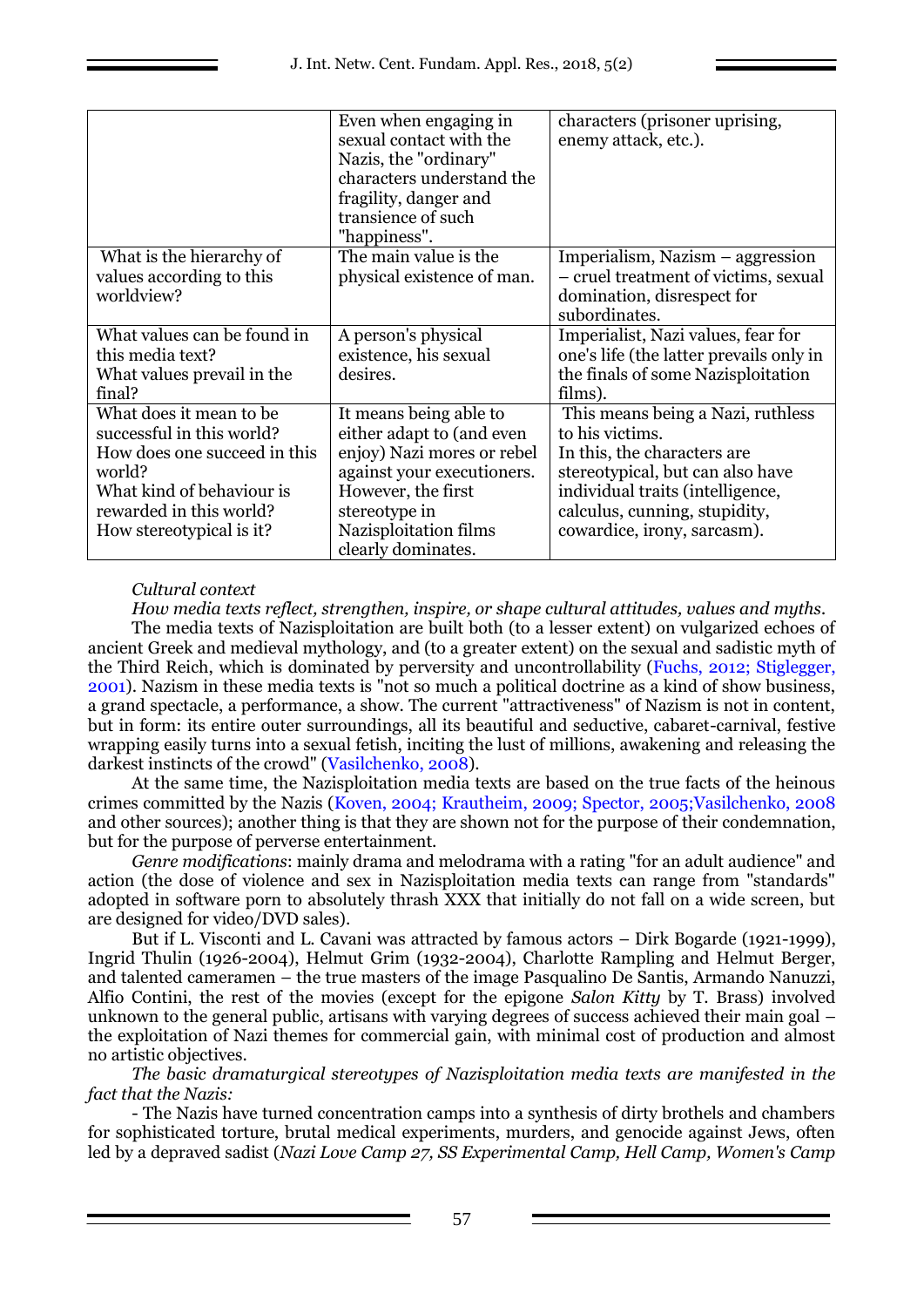*119, SS Camp Five: Women's Hell, Natalie, Ilza the Wolf of the SS*, *Sons of the Fatherland, The Experiment of Dr. Abst,* etc.);

- Brothels and orgies are organized for the SS and Gestapo personnel; here, the motifs of the "executioner-victim" from the *The Night Porter* (*Salon Kitty, Deported Women for the SS: Special Branch, Bloody Nights of the Gestapo, The Last Orgy of the Third Reich*, etc.) are often repeated in a repeatedly worsened version.

- "Routine" (but very comfortable in the everyday sense) life of Soviet spies in Nazi Germany *(Away from the Motherland, Shield and Sword, Squire and Lyre, Seventeen Moments of Spring,*  etc*.*).

At the same time, for example, a low-budget film in the style of Nazisploitation *Ilza – Wolf SS* (1974) was so financially profitable that caused not only a wave of imitations, but also sequels. One of them was *Ilza: The Siberian Tigress* (1977), where the head of the concentration camp, which is called one in one (only with the change of nationality and form – from German to Soviet) was transferred to the Siberian land, where it is still engaged in their favorite work – satisfy their insatiable sexual desires with prisoners, torture, torture and kill...

*Techniques of depicting reality (iconography) – the situation, household items, etc.*

Modest dwellings and household items of "simple" characters (as long as they are still at large, not in a concentration camp); clearly richer standard of living of Nazi characters, unified textures of service offices with an indispensable swastika on the banner, military uniforms; the horrific conditions of detention in concentration camps; the ominous sterility of medical rooms, where bloody sadistic "scientific" experiments on prisoners take place; the "baroque" luxury of an environment with a predominance of anxious red in the episodes of Nazi orgies.

*Typology of characters (their values, ideas, ethics, clothing, physique, vocabulary, facial expressions, gestures)*

*Age of the characters:* 18-60 years old (men), 18-30 years old (women).

*Appearance, clothing, and physique of the character:* 

Nazi characters are usually dressed in SS uniform with the appropriate attributes (black uniform, leather – again black – cloak, cap, whip, etc.), they have a strong physique, although they may have ordinary physical data, and in most cases look unpleasant (although there may be exceptions).

The victim characters are dressed modestly (especially the villagers), and their physique varies widely depending on the context of the particular film; the appearance of the female characters claims to be attractive;

*Level of education*: higher (officers), secondary, although for Nazisploitation media texts this does not matter.

*Social status, profession:* The social status of Nazi characters is roughly the same (although the life of the leadership is, of course, much more comfortable); the social status of the victim characters differs greatly depending on the degree of their involvement in the "pleasures" of the Nazis.

*The family status of the character:* it is of no importance that executioners and victims can be equally married and single, and this does not affect their functions in the plot in any way. Character traits: cruelty, meanness, sexual obsession, purposefulness, hostility, cunning, strength (Nazi characters); sexuality, obedience, doomedy, less often courage (victim characters). Nazi characters are portrayed by evil, rude and violent fanatics with primitive vocabulary, active gestures and unpleasant tone of voice. In general, the characters of all the characters of Nazisploitation media texts are dotted down, without deepening into psychology. The characters speak (for the sake of clarity to most viewers), as a rule, in English and Russian, despite the fact that many of the Nazisploitation films were made in Italy and USSR. In rare cases, individual replicas are pronounced in German.

*Value orientations (ideological, religious, etc.) of the characters:* Nazi values are clearly expressed in the coupe with a focus on sexual pleasure and sadism. The values of "simple" characters are reduced to a desire to survive at any cost. Religious values tend to go beyond media texts. The character's actions, his ways of resolving conflicts: the actions of the characters are dictated by the development of the aforementioned stereotypical plot of media texts. The actions of the Nazi characters are dominated by cruelty and ruthlessness, and their victims clearly feel either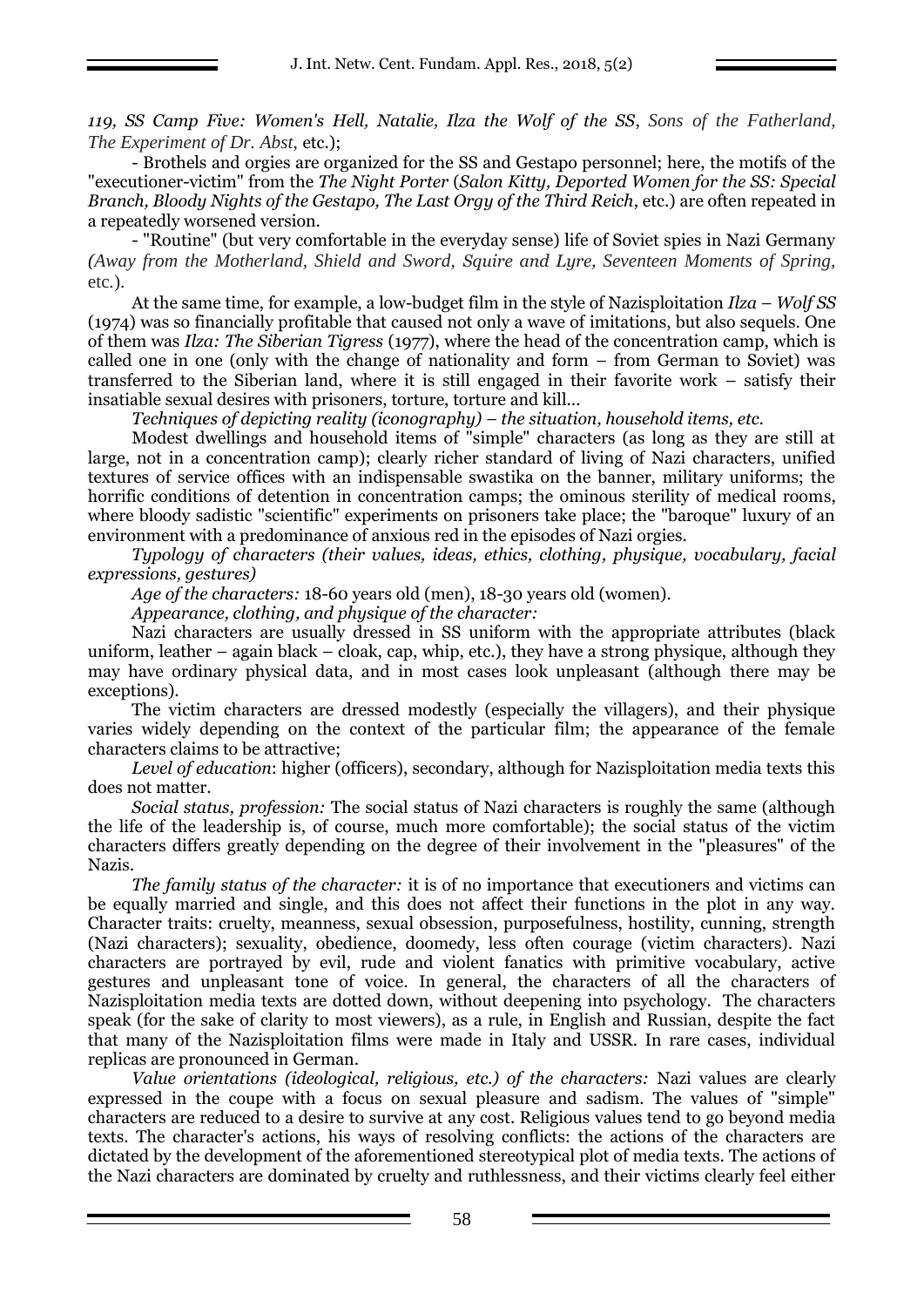doomed and broken, or masochistic enjoyment of the status of relentless slavery. However, all this sometimes does not prevent the "simple" characters from looking for radical ways to resolve conflicts (escape from the camp, revolt against the Nazis, etc.).

*Significant change in the media text and character life story, the problem encountered, the search for a solution*

The victim characters either live a peaceful life at first (they are given a minimum of screen time to do so) or are immediately in a situation of slavery and subjugation (concentration camp, brothel). Negative characters enjoy sadism and sex for 90 % of the action. The problem that arose is that the lives of the victims are at risk as a result of the Nazi lawlessness. And there are only two ways to solve it – total submission to the Nazis, or fight against them.

In Soviet cinema, the main conflict unfolds between a spy and the Nazi environment. In the final, the Soviet scout must perform his task.

#### **5. Conclusion**

Although Nazisploitation cinematic boom was in 1970s, the topic was, in one way or another, played out in the cinema and in subsequent years. Let's remember, for example, the brilliant parody of many Nazisploitation motifs in Quentin Tarantino's film *Inglourious Basterds* (2009), the somewhat less successful comedy fantasy about the Nazis on the Moon *Iron Sky* (2012) and even the Russian thrash comedy *Hitler Kaput!* (2008). One should not forget about the numerous fantastic horror films (e.g. Nazi zombies) and computer games containing elements of Nazisploitation. You can also add a series of films about more or less modern motorcycle gangs using Nazi symbols if you wish...

So, I tried to make hermeneutic analysis – a study of the process of interpreting the media text, cultural and historical factors influencing the viewpoint of the agency/author of the media text and the viewpoint of the audience – on the examples of specific feature Nazisploitation films of the world cinema.

Of course, it was meant that hermeneutical analysis implies comprehension of the media text through comparison with historical, cultural tradition and reality; penetration into its logic; through comparison of media images in the historical and cultural context, combining historical, hermeneutical analysis with structural, plot, ethical, ideological, iconographic/visual, analysis of media stereotypes and characters of the media text.

#### **Selected filmography**

*The Feat of a Scout.* USSR, 1947. *Secret Mission.* USSR, 1950. *On the Far Shores.* USSR, 1958. *She Demons.* USA, 1958. *Away from the Motherland.* USSR, 1960. *Rockets Should Not Take off*. USSR, 1964. *A Game without Rules.* USSR, 1965. *"Cyclone" will Start at Night.* USSR, 1966. *Eastern Corridor*. USSR, 1966. *Blown up Hell.* USSR, 1967. *The End of "Saturn".* USSR, 1967. *The Way to "Saturn".* USSR, 1967. *One Chance Out of a Thousand.* USSR, 1968. *Shield and Sword.* USSR – East Germany – Poland, 1968. *Sons of the Fatherland.* USSR, 1968. *The Experiment of Dr. Abst*. USSR, 1968. *They Saved Hitler's Brain.* USA, 1968. *He Was Not Alone.* USSR, 1969. *La caduta degli dei / The Damned / Götterdämmerung.* Italy, 1969. *Love Camp 7 / Camp 7: Lager femminile / Nazi Love Camp 7.* USA, 1969. *I am 11-17.* USSR, 1970.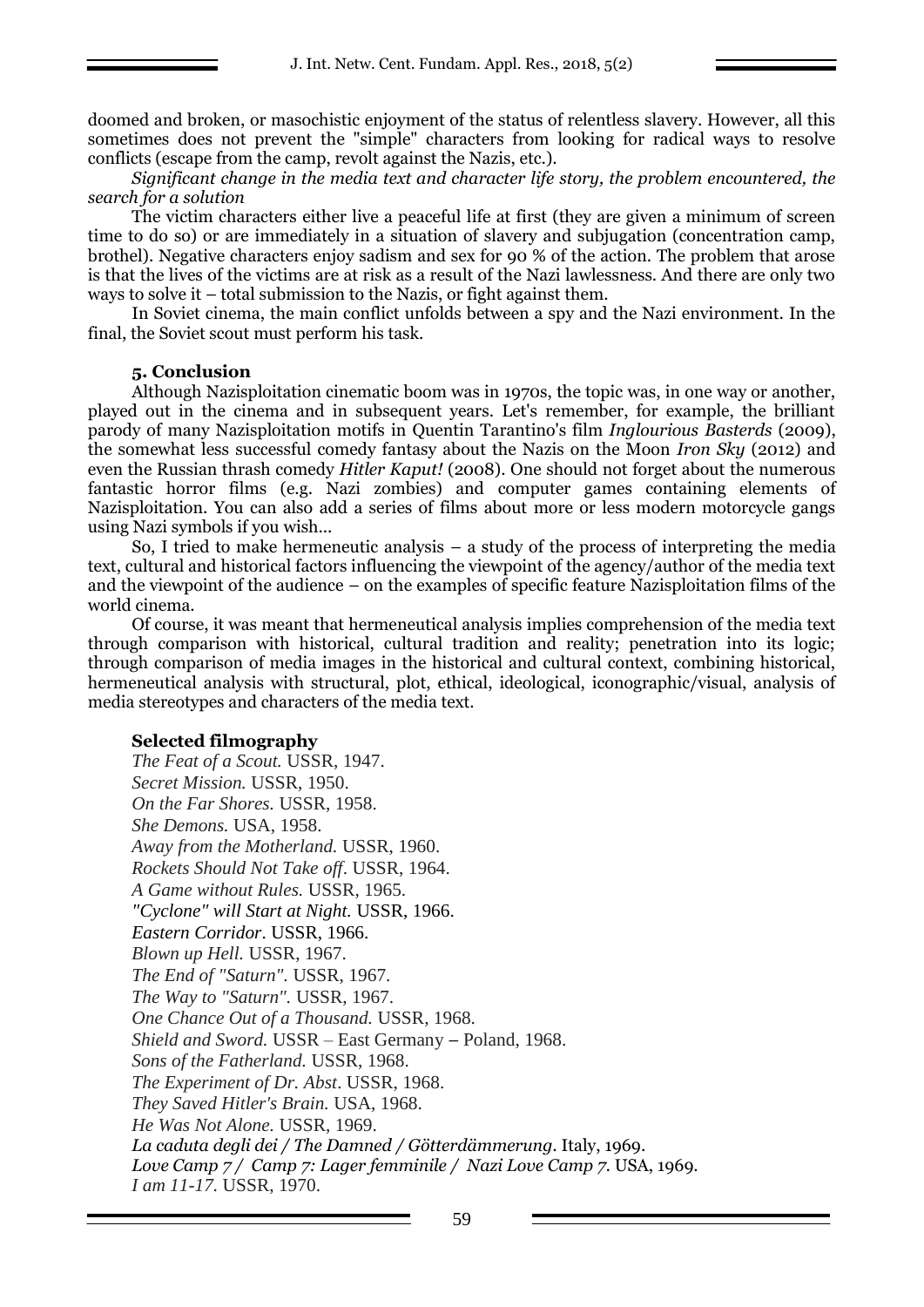*The Tormentors.* USA, 1971. *A Man in Civilian Clothes*. USSR, 1973. *Blood Orgy of the She-Devils.* USA, 1973. *Frauleins in Uniform / Eine Armee Gretchen / Fraulein Without a Uniform / She-Devils of the S.S.* Switzerland, 1973. *Seventeen Moments of Spring.* USSR, 1973. *Il portiere di notte / The Night Porter.* Italy, 1974. *Ilsa, She Wolf of the SS.* Canada-USA, 1974. *Squire and Lyre.* USSR, 1974. *[Salò o le 120 giornate di Sodoma](http://www.imdb.com/title/tt0073650/) / Salo, 120 Days of Sodom.* Italy, 1975. *Salon Kitty.* Italy, 1975. *Santo en Anonimo mortal | Santo In Anonymous Death Threat | Santo In Anonymous Death Threat*. Mexico, 1975. *The Black Gestapo.* USA, 1975. *Variant "Omega".* USSR, 1975. *Deported Women of the SS: Special Section / Le deportate della sezione speciale SS / SS Special Section Women*. Italy, 1976. *Ilsa, Harem Keeper of the Oil Sheiks.* Canada, 1976. *Nazi Love Camp 27.* Italy, 1976. *SS Experiment Camp / S.S. Experiment / Captive Women II: Orgies of the Damned / SS Experiment Love Camp.* Italy, 1976. *Fraulein Kitty / Elsa Fraulein SS / Captive Women 4.* Italy, 1977. *Hell Camp / S.S. Hell Camp / Holocauste Nazi / La bestia en calore / S.S. Experiment Camp 2.* Italy, 1977. *Helltrain | Train special pour SS'.* France, 1977. *Ilsa: Tigress of Siberia / Ilsa, die Tigerin / Ilsa, la tigresse du goulag / The Tigress*. Canada, 1977. *Kaput Lager / Gli ultimi giorni delle SS.* Italy, 1977. *Le lunghe notti della Gestapo*. Italy, 1977. *Private House of the SS / SS Girls.* Italy, 1977. *Shock Waves | Almost Human | Death Corps.* USA, 1977. *SS Camp 5: Womens Hell / SS Lager 5 linferno delle donne*. Italy, 1977. *SS Extermination Camp / KZ9 - Lager di Sterminio / Women's Camp 119.* Italy, 1977. *The Last Orgy of the Third Reich / Gestapo's Last Orgy / Boureaux SS / Des filles pour le bourreau / L' Ultima orgia del III Reich / La Ultima Orgia de la Gestapo*. Italy, 1977. *Nathalie / Nathalie dans l'enfer nazi.* France, 1978. *Where Have You Been, Odysseus?* USSR, 1978. *Les gardiennes du penitencier / Jailhouse Wardress / Un paradis pour des brutes, un enfer pour des femmes*. France, 1979. *Death Ship.* Canada – USA, 1980. *Le lac des morts vivants | The Lake of the Living Dead.* France | Spain, 1981. *Le Tresor des morts vivants | La tumba de los muertos vivientes | El desierto de los zombies | Oasis Of The Zombies | The Oasis of the Living Dead.* France | Spain, 1982. *Unknown Pages from the Life of a Scout.* USSR, 1990. *Blitzkrieg: Escape from Stalag 69*. USA, 2008. *Hitler kaput!* Russia, 2008. *Inglourious Basterds,* USA, 2009. *Dead Snow.* Norway, 2009. *Iron Sky.* Finland-Germany-Australia, 2012. *Zombies From Outer Space*. Germany, 2012. *Frankenstein's Army.* USA – Netherlands – Czech Republic, 2013. *Dead Snow* – *2.* Norway-Iceland, 2014. *Werewolves of the Third Reich.* UK, 2017.